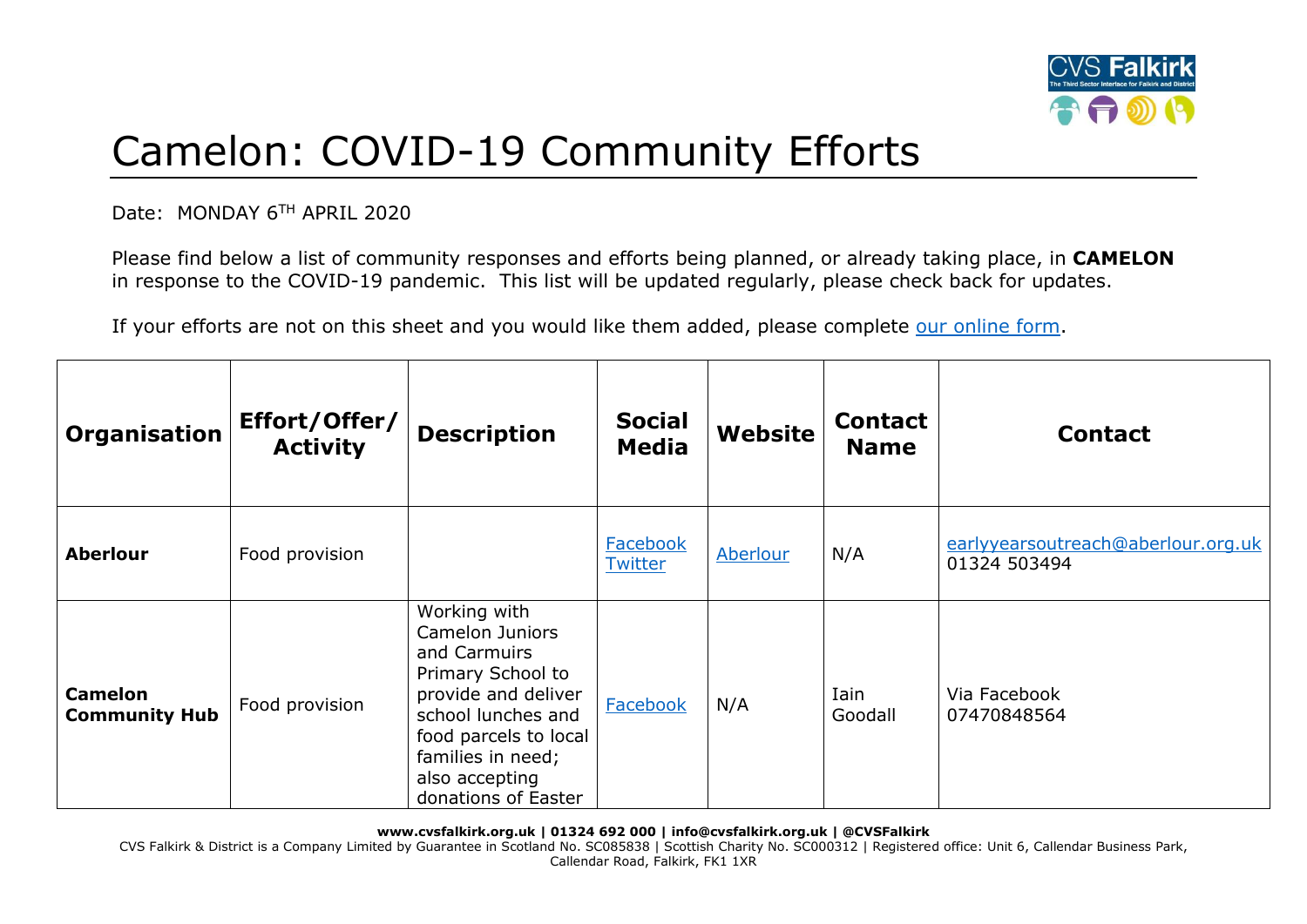

|                                                      |                                     | eggs for families.<br>Able to collect<br>prescriptions. Open<br>7 days.                                                                                                                                                                                                    |                                                                                                                                                     |                                   |     |                                                                                                                                           |
|------------------------------------------------------|-------------------------------------|----------------------------------------------------------------------------------------------------------------------------------------------------------------------------------------------------------------------------------------------------------------------------|-----------------------------------------------------------------------------------------------------------------------------------------------------|-----------------------------------|-----|-------------------------------------------------------------------------------------------------------------------------------------------|
| <b>Forth Valley</b><br><b>Sensory Centre</b>         | Information                         | Providing podcast<br>of local news for<br>those with sight<br>impairment or who<br>use Newsline<br>services.<br>The Centre is<br>currently closed, as<br>are all activities<br>and groups, plus<br>the café.                                                               | Facebook<br><b>Twitter</b>                                                                                                                          | <b>FVSC</b><br>website            | N/A | 01324 590888<br>07341560709 (text only)<br>sensory@forthvalley<br>sensorycentre.org<br>via contactSCOTLAND-BSL (free to<br>all BSL users) |
| <b>Love Falkirk</b><br>and Camelon<br><b>Juniors</b> | Food and<br>essentials<br>provision | Working in<br>partnership from<br>the Camelon<br>Juniors' grounds to<br>provide food<br>parcels, household<br>items (including<br>cleaning products),<br>and toiletries.<br>Donations can be<br>dropped off at<br><b>Carmuirs Park</b><br>gates at pre-<br>arranged times. | Facebook:<br>• Camelon<br><b>Juniors</b><br>• Love<br><b>Falkirk</b><br>Twitter:<br>• Camelon<br><b>Juniors</b><br>$\bullet$ Love<br><b>Falkirk</b> | Love<br><b>Falkirk</b><br>website | N/A | Lovefalkirk@falkirkvineyard.com                                                                                                           |